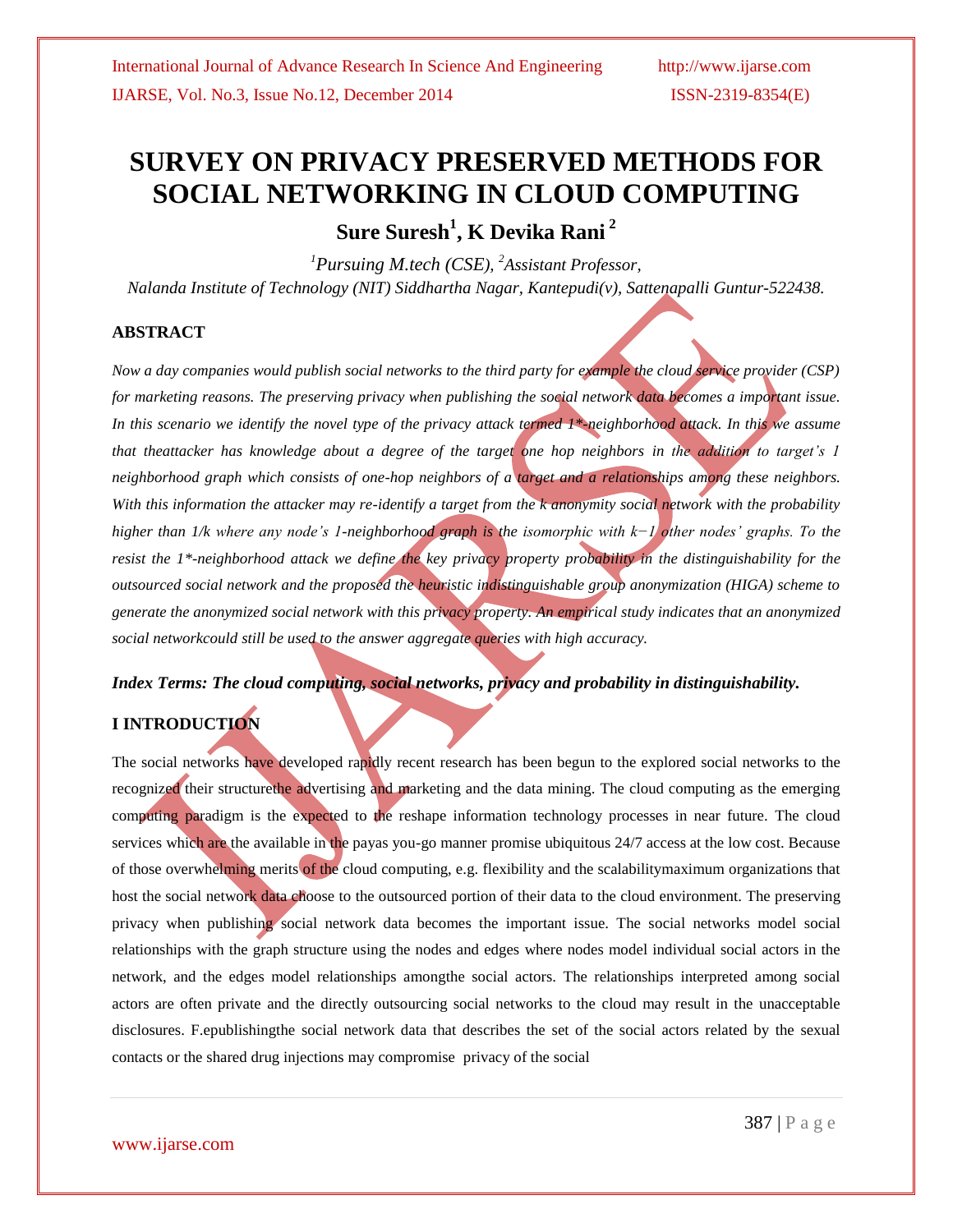# International Journal of Advance Research In Science And Engineering http://www.ijarse.com IJARSE, Vol. No.3, Issue No.12, December 2014 ISSN-2319-8354(E)



Actors involved. So that existing the research has proposed to the anonymized the social networks just before outsourcing. The natıve approach is to the simply anonymizedan identity of social actors just before outsourcing. However the attacker that has some knowledge about the targets neighborhood especially the one-hop the neighborhoodcould still re- identify target with the high confidence. This is attack termed 1-neighborhood attack is a proposed by Zhou et al.

1) In this we identify the novel attack 1\*-neighborhood attack for outsourcing social networks to the cloud.

2) In this we define probabilistic in-distinguishability property for the outsourced social network and the propose the heuristic in-distinguishable group the anonymization scheme (HIGA) to the generate social networks with this is privacy property.

3) In this we conduct experiments on the both synthetic and real data sets to the verify effectiveness of the proposed scheme.

#### **II PRELIMINARIES**

The system Model: In this scenario we take asa system that consists of the publisher the cloud service provider, the attacker and more users. Publisher such as the Facebook or Twitter outsources the social network to thecloud. In our system the social network is modeled as the undirected and unlabeled graph

 $G = (V(G), E(G))$ , where V (G) is the set of nodes and  $E(G) \subseteq V(G) \times V(G)$  is the set of the edges. Node identities are the assumed to be removed. Attacker has been certain background knowledge about target and he tries to reidentify target by the analyzing outsourced social network. The protect a privacy of a social actors in the network from attacker the publisher anonymized G to  $G = (V(G), E(G))$  early outsourcing. As in we assume that every node in the G exists in the G and no fake nodes are added in G to the preserve global structure of the social network. As previous work we allow edges  $\{(u, v)\}\in E(G)$  to be removed from E (G).

Attack Model:Assume that the attacker is many interested in privacy of the social actors. Previously launching the attack the attacker needs to the collect some background knowledge about a target victim. Assume that the attacker may have background knowledge about the 1\*-neighborhood graph of some targets. Informally the targets 1\* neighborhood graph consists of the both the 1-neighborhood graph of the target and the degrees of target's one hop neighbors. The following the work in for each node  $u \in V(G)$  the related 1-neighborhood graphdesignated as Gu, is defined as follows: 1-Neighborhood Graph. Gu = (Vu, Eu) where Vu characterizes a set of the nodes  $\{v | (u, v) \in E(G)$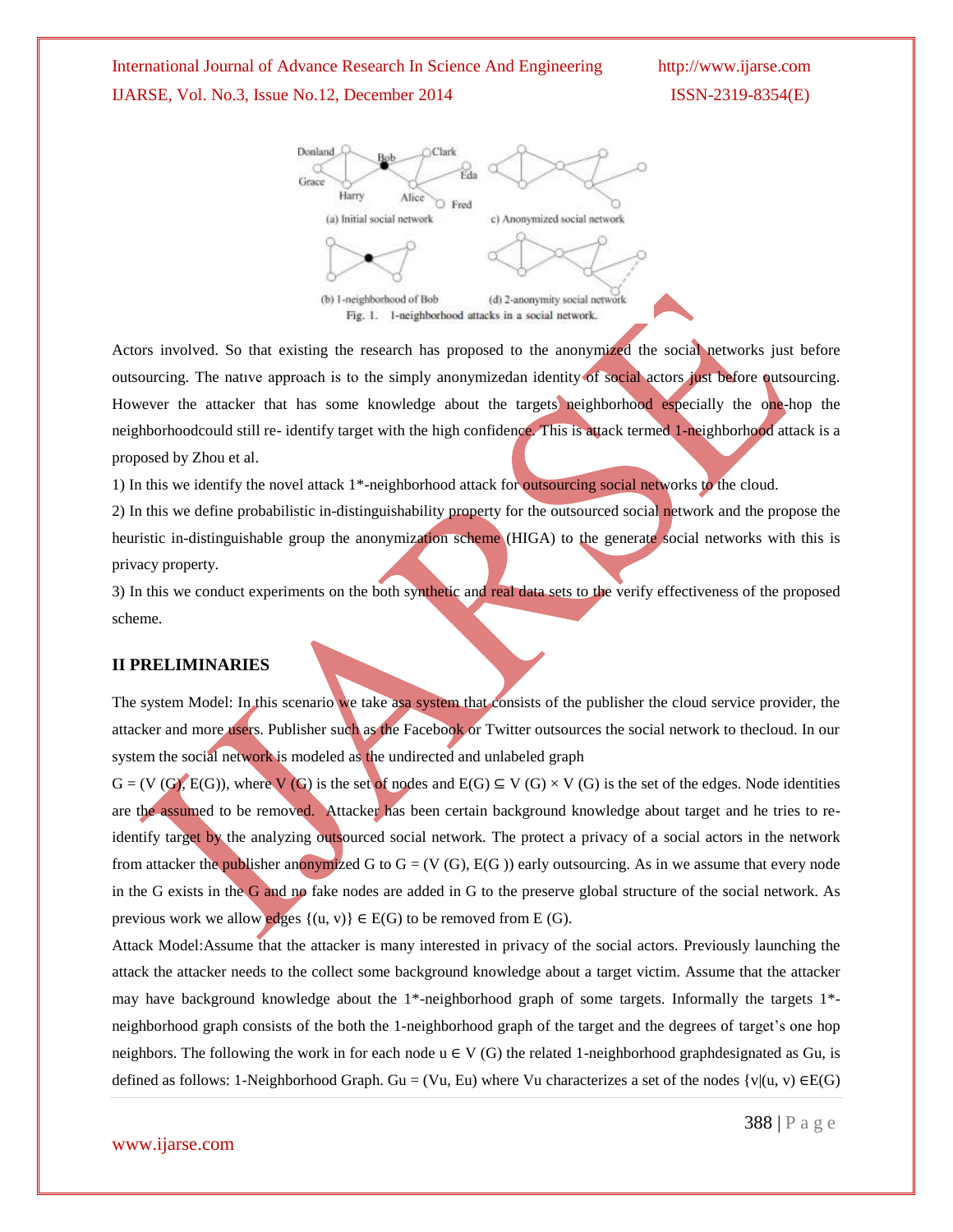$V$  (v = u)} and Eu denotes the set of the edges  $\{(w, v) | (w, v) \in E(G) \land \{w, v\} \in Vu\}$ . Every node u  $\in V$  (G) the related 1\*-neighborhood graph, represented as G∗ u, is defined as follow as 1\*-Neighborhood Graph. G∗ u = (Gu, Du) where Gu is the 1-neighborhood graph of node u and Du is the sequence of the degrees of u one-hop neighbors. The Random Walk (RW) based Approximate Matching:Stimulated by the work in We use random walk based approximate matching as building block of our HIGA scheme. The random walk (RW) is known as a beneficialdevice to achieve the steady state distribution for a graph mentioned to as topological signatures which provide the foundation for approximate matching. Specifically given graph  $G = (V(G), E(G))$ 

where V (G) = {u1,...,u|V (G)|} A RW on G permits the probability puj (t) of the node uj $\in$  V (G) being located at the time t to be computed with Eq.1: puj (t) = ui∈V (G) 1 |V (G)| · (1 - d) · pui (t - 1) + ui∈N(uj) 1 |N(ui)| · d · pui(t -1) (1) where  $|V(G)|$  is a number of the nodes in G,  $|N(u)|$  is the number of one-hop neighbors for node uj, and d is the damping factor which defines the probability of straight jumping or negotiating.

*Design Goals:* The highest design goal of our work is to decrease the probability of a social actor being re-identified while publishing social networks to the cloud. Specifically given the social graph G we want to generate the anonymized graph G for that the following requirements are satisfied:

• Privacy Given any targets 1-\*neighborhood graph, the attacker can't re-identify target from the anonymized social network with the confidence higher than the threshold. • Usabilitythe anonymized social networks can be used to the answer aggregate queries with the high accuracy.

#### **III SCHEME OVERVIEW**

Definitions: To preserve privacy previous research anticipated to make any node's 1-neighborhood graph be isomorphic with at least k−1 others. In much case isomorphism is the strong condition that is not necessary for the anonymzing the graph. We define the concept of the probabilistic in distinguishability which can preserve privacy at the lower anonymization cost.

Let  $G_u^*$  and  $G_u^{'*}$  denote the 1<sup>\*</sup>-neighborhood graph of node u in the unique social network G and in the anonymized social network G correspondingly. Probabilistic indistinguishability can be defined in a hierarchical way as tracks:Node In distinguishability. Nodes u and v are indistinguishable if an observer can't decide whether or not  $G_u^* \neq G_v^*$  v in the original graph G, by comparing  $G_u^*$  and  $G_v^{'*}$  v in an anonymized graph G'. Group In distinguishability. For a group of nodes  $g = \{v | v \in V(G)\}$  and  $|g| \ge k$  if for each pair of nodes  $\{u, v | u, v \in g\}$ , u and v are indistinguishable in the published graph  $G'$ , group g is an indistinguishable group. Probabilistic Indistinguishability. A published social network G' achieves probabilistic in distinguishability, if all{v|v∈ V (G)} can be classified into  $m \ge 1$  groups, where each group has the property of group in distinguishability.

Problem Definition: Specified a network graph  $G = (V(G), E(G))$  and a positive integer k, derive an anonymized graph  $G' = (V(G'))E(G'))$  to be published such that V 1)( $G'$ ) = V (G);(2) G is probabilistic indistinguishable with respect to G; (3) the anonymization from G to  $G'$  has minimal anonymization cost. Intuition: The uncomplicated idea of the heuristic indistinguishable group anonymization (HIGA) scheme consists of four steps: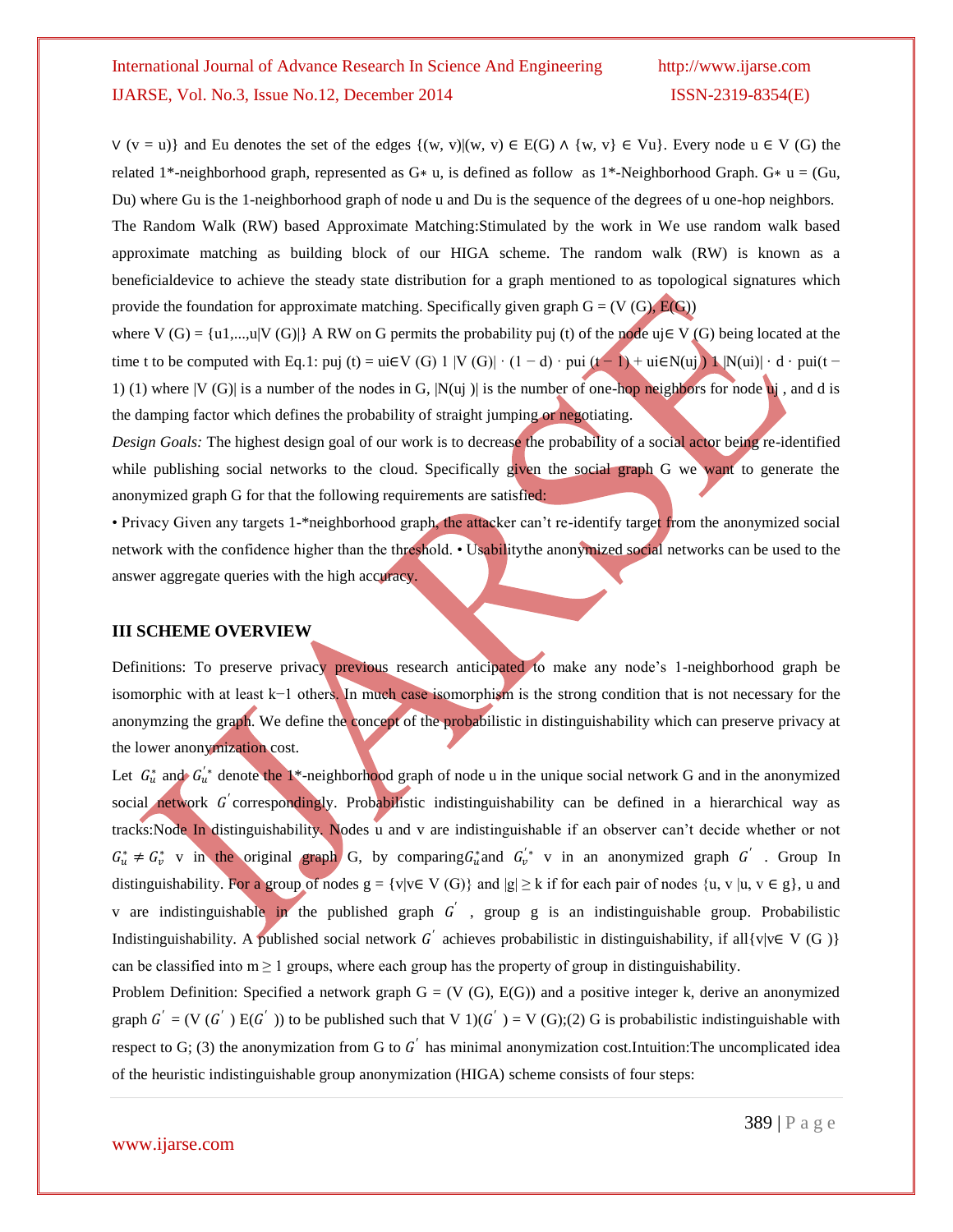# International Journal of Advance Research In Science And Engineering http://www.ijarse.com IJARSE, Vol. No.3, Issue No.12, December 2014 ISSN-2319-8354(E)

Step 1: The grouping. We classify nodes whose 1\*- neighborhood graphs satisfy certain metrics into groups, where each group size is at least equal to k. • Step 2: Testing. We use random walk  $(RW)$  to test whether the 1neighborhood graphs of nodes in a group approximately match or not. • Step 3: Anonymization. We use a heuristic anonymization algorithm to make the 1-neighborhood graphs of nodes in each group approximately match. • Step 4: Randomization. We randomly modify the graph with certain probability to make each node's 1\*- neighborhood graph be changed with certain probability.

#### **IV EXISTING SYSTEM**

In social network models social relationship between graphs structured using the node and the edges where nodes model individual social actors in the network and the edges model relationships among social actors. The relationships among social actors are often the private and the directly outsourcing social networks to the cloud may result in the unacceptable disclosures. F.e publishing the social network data that describes the set of the social actors related by the sexual contacts or shared drug injections may compromise a privacy of asocial actor involved. Hencethe existing research has been proposed to the anonymizedthe social network previously outsourcing.

#### **Disadvantages:**

1) The user can only explicitly specify the group of user who can or can't access location information.

2) To access control policy supportedthe binary choices only which means users can only choose to allow or restrictinformation disclosures. The existing control of the strategies also suffered from the privacy leakage in terms of server storage.

### **V PROPOSE SYSTEM**

To the permit useful analysis on a social networks while preserving privacy of social actors involved we can define the key privacy property probabilistic in distinguishability for the outsourced social networks to the generate an anonymizedsocial network with such the property we propose the heuristic indistinguishable group anonymization(HIGA) scheme. The basic idea consider as four key steps.One is that Grouping we group nodes whose I<sup>\*</sup>- neighborhood graph of whichever pair of nodeapproximately match or not. Anonymization we propose the heuristic anonymization algorithm to make whichever nodes 1-neighborhood graph approximately match those of other nodes in the group by either adding or the removing edges. The randomization we randomly modify graph structurewiththe certain probability to make sure each 1\* neighborhood graph has the certain probability of being different from original one.

Advantages:In this scenario we can identify the novel 1\*-neighborhood attack. To resist this attack we define the key property probabilistic indistingguishability for the outsourcedsocial network sand we propose the heuristic anonymization scheme to the anonymized social network with this property.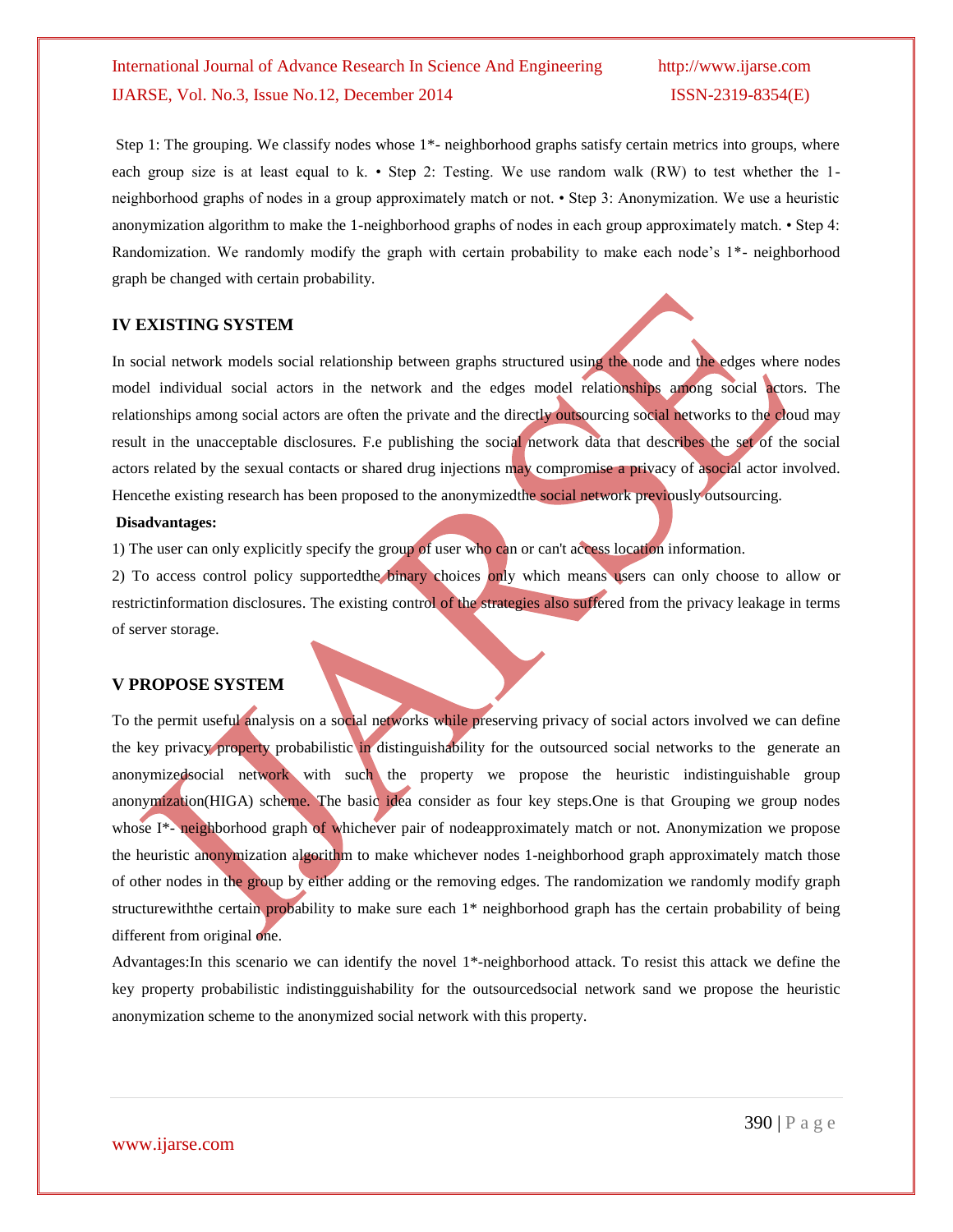#### **VI RELATED WORK**

The outsourcing privacy-preserving social networks are to the cloud environment. The research in this area is still in its infancy. The best of our knowledge and work by is the first to address this problem. The work that is closest to our work can be found in the publishing privacy-preserving social networks. As the pioneering work Backstromdiscussed two the re-identification attacks in natıve anonymized social networks. In the active attacker the attacker not unintentionally embeds thesub graph into the social network before publishing and the uses such kinds of the background knowledge to the re-identify nodes and the edges in the published network. In passive attacks the attacker with known ledged of the targetsub graph can infer identity of the nodes in a published network. Hence they don't provide the solution to the counter these attacks. To defend the re-identification attacks the work in advocated k-anonymity model where each node should be indistinguishable with at least k other nodes in the terms of both the attributes and associated structural information such as the neighborhood and node degree. To preserve scale and local structures of original graph, existing the anonymization approachestry to locally modify the graph structure to achieve privacy preservation requirement, for example the work in the proposed guarantee of the k-anonymity on the node degrees so that for the every node v there are at least k other nodes that have the same node degrees as v. The work in provided the heuristic solution against the 1-neighborhood attacked. Worked in quantified privacy risks associated with the different kinds of attacks on the social networks. Work in anonymized data graph by the adding edges and the nodes for a resulting graph is kautomorphic. Work in the identified two realistic targets of the attacks the Node Info and the Link Info and the proposed the solution to form k pairwise isomorphic sub graph.

#### **VII EVALUATION**

We evaluate our anonymization method on together synthetic and the real data sets. The experiments are conducted with the MATLAB R2010a running on the local machine with the Intel Core 2 Duo E8400 3.0 GHz CPU and 8 GB Linux RAM. The parameter Setting following parameters need to be the determined before the conducting experiments:

•The threshold value  $\alpha$  that is determines if or not two 1-neighbor graphs approximately match.

•The probability p for the randomizing graph. To obtain the reasonable threshold value we conduct experiments with respect to the different sizes of the 1-neighbor graphs as follows: The Given N we first randomly generate the 1- neighborhood graph Gv with the N nodes and then generate the similar graph G v by the randomly modifying p∗ percentage of the edges. Lastly with n different damping factors  $D = [d_1,...,d_n]$ , we can calculate the cost for the optimal matching Gv and G vdenoted as cost( G v, G v). Process above mention will be conducted for the multiple rounds and the average value c is used the threshold value α. In this experiment we set  $p* = [0.1, 0.05]$  and  $β = 0.1/N$ for the matching nodes in Virtual node set and choose damping factors

D = [0.7, 0.8, 0.9]. Threshold value α with different p\* values, while N ranges from 4 to 100, α will decrease as N increases, e.g. when  $N = 4$ ,  $\alpha = 0.22$ , and when  $N = 100$ ,  $\alpha = 0.0158$ .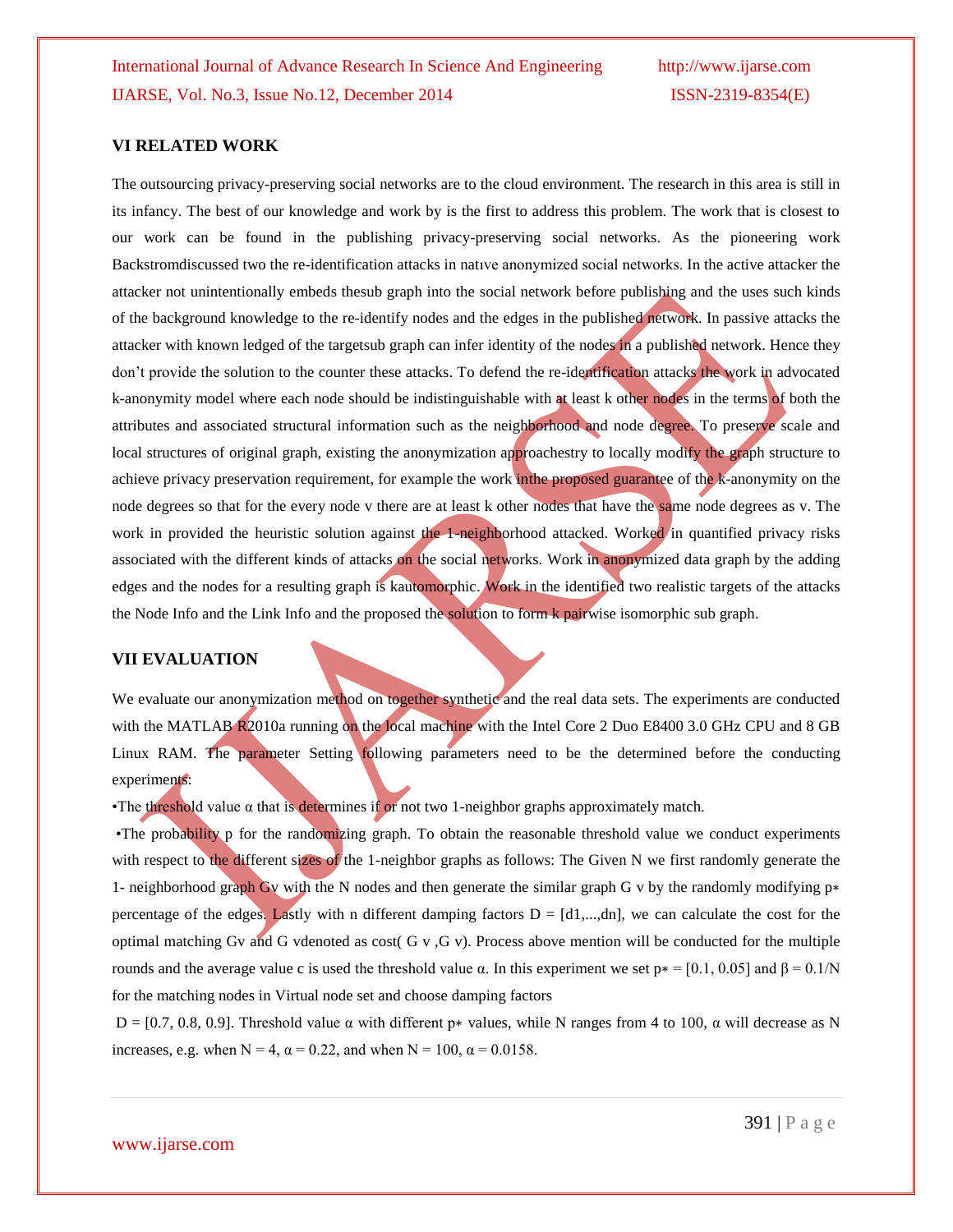#### **VIII CONCLUSION**

In this scenario Novel 1\*-neighborhood attack. To resist this attack we can define the key property probabilistic in distinguishability for the outsourced social networks and we propose the heuristic anonymization scheme to the anonymized social networks with this property. Empirical study indicates that the anonymized social networks can quiet to be used to the answer aggregate queries with the high accuracy. In this we will conduct the thorough theoretical study of the risks onoutsourcing social networks to the cloud and try to introduce another privacy mechanism to our scheme for example by the combining with the l-diversity we enable the nodes in the group to be associated with at least l different attributes. For that the average node degree is 22 in evaluation. Hence in many social networksand average node degree is higher which may take the proposed anonymization scheme incompetent. So that we will conduct much experiments on the larger social graphs with sophisticated node density.

#### **REFERENCES**

- [1] L. Getoor and C. Diehl, "Link mining: A survey," ACM SIGKDD Explorations Newsletter, 2005.
- [2] M. Armbrust, A. Fox, R. Griffith, A. Joseph, R. Katz, A. Konwinski, G. Lee, D. Patterson, A. Rabkin, I. Stoica et al., "A view of cloud computing," Communications of the ACM, 2010.
- [3] G. Wang, Q. Liu, and J. Wu, "Hierarchical attribute-based encryption for fine-grained access control in cloud storage services," in Proceedings of ACM CCS, 2010.
- [4] J. Gao, J. Yu, R. Jin, J. Zhou, T. Wang, and D. Yang, "Neighborhoodprivacy protected shortest distance computing in cloud," in Proc. of ACM COMAD, 2011.
- [5] B. Zhou, J. Pei, and W. Luk, "A brief survey on anonymization techniques for privacy preserving publishing of social network data," ACM SIGKDD Explorations Newsletter, 2008.
- [6] J. Potterat, L. Phillips-Plummer, S. Muth, R. Rothenberg, D. Woodhouse, T. Maldonado-Long, H. Zimmerman, and J. Muth, "Risk network structure in the early epidemic phase of HIV transmission in Colorado springs," Sexually Transmitted Infections, 2002.
- [7] B. Zhou and J. Pei, "Preserving privacy in social networks against neighborhood attacks," in Proc. of IEEE ICDE, 2008.
- [8] L. Page, S. Brin, R. Motwani, and T. Winograd, "The PageRank citation ranking: Bringing order to the web," Stanford InfoLab, Tech. Rep., 1999.
- [9] M. Diligenti, M. Gori, and M. Maggini, "A unified probabilistic framework for web page scoring systems," IEEE Transactions on Knowledge and Data Engineering, 2004.
- [10] E. Zheleva and L. Getoor, "Preserving the privacy of sensitive relationships in graph data," in Proc. of ACM PinKDD, 2007